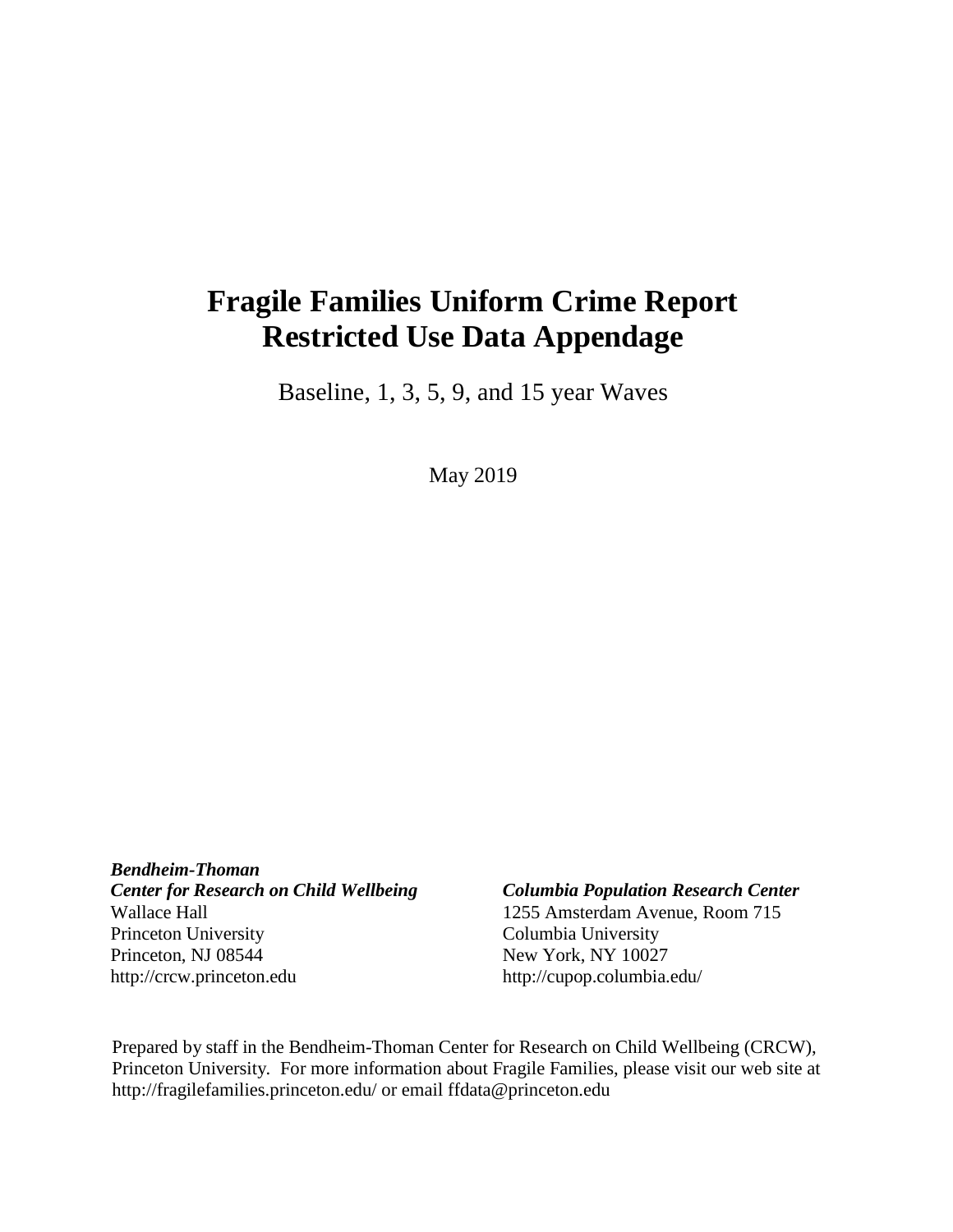#### **DATA APPENDAGE OVERVIEW**

The Fragile Families Uniform Crime Report Restricted Use Data Appendage (ff\_UCR\_pub1.dta) county-level crime rate data that correspond to the residence of respondents at Baseline and during the 1, 3, 5, 9, and 15-year follow-up waves of the Fragile Families and Child Wellbeing Study (FFCWS). Variables consist of county level crime rates, per 100,000 people. For waves 1-5, these rates correspond to the current residence of the biological mother and biological father at the wave(s) in which they were interviewed. Crime rate data for wave 6 correspond to the current residence of the focal child's primary caregiver (PCG) -- biological mother, biological father, other family, or other non-family caregivers.

### **FILE LAYOUT**

The file contains 4,898 observations (one per family), sorted by *idnum.*

#### **VARIABLE NAMING CONVENTION**

Contextual variable names are 7-14 characters long. The first 3 characters contain the variable prefix. The next 4-5 characters contain the variable suffix, which includes an abbreviated description of the contextual data. The last 4 characters for the 15-year data, indicate if the variable was constructed from 2015 ACS 5-year estimates, the 2010 Census or the 2000 Census. The variable names are constructed as follows:

| Position       | Character | Indicates                               |
|----------------|-----------|-----------------------------------------|
| $\mathbf{1}$   | r         | Restricted data                         |
| $\overline{2}$ | g         | Geographic Measure                      |
| 3              | $1-6$     | Wave of data collection                 |
| $4 - 7$        | ucr       | Data source, Uniform Crime Report (UCR) |
| 8              | [m/f/p]   | Respondent: m:Mother, f:Father, p:PCG   |
| 9-end          | allrt     | Total crime rate per 100,000 people     |
| 9-end          | viort     | Violent crime rate per 100,000 people   |
| 9-end          | prprt     | Property crime rate per 100,000 people  |
| 9-end          | covind    | County coverage indicator               |

For example, variable rg5ucr\_fprprt: the prefix (position 1-3) rg5 refers to a geographical (county) level measure (g) at the fifth follow-up interview (9-year) (5); the suffix (ucr\_fprprt) refers to the source of the data (UCR) for the father's county (f) property crime rate (prprt).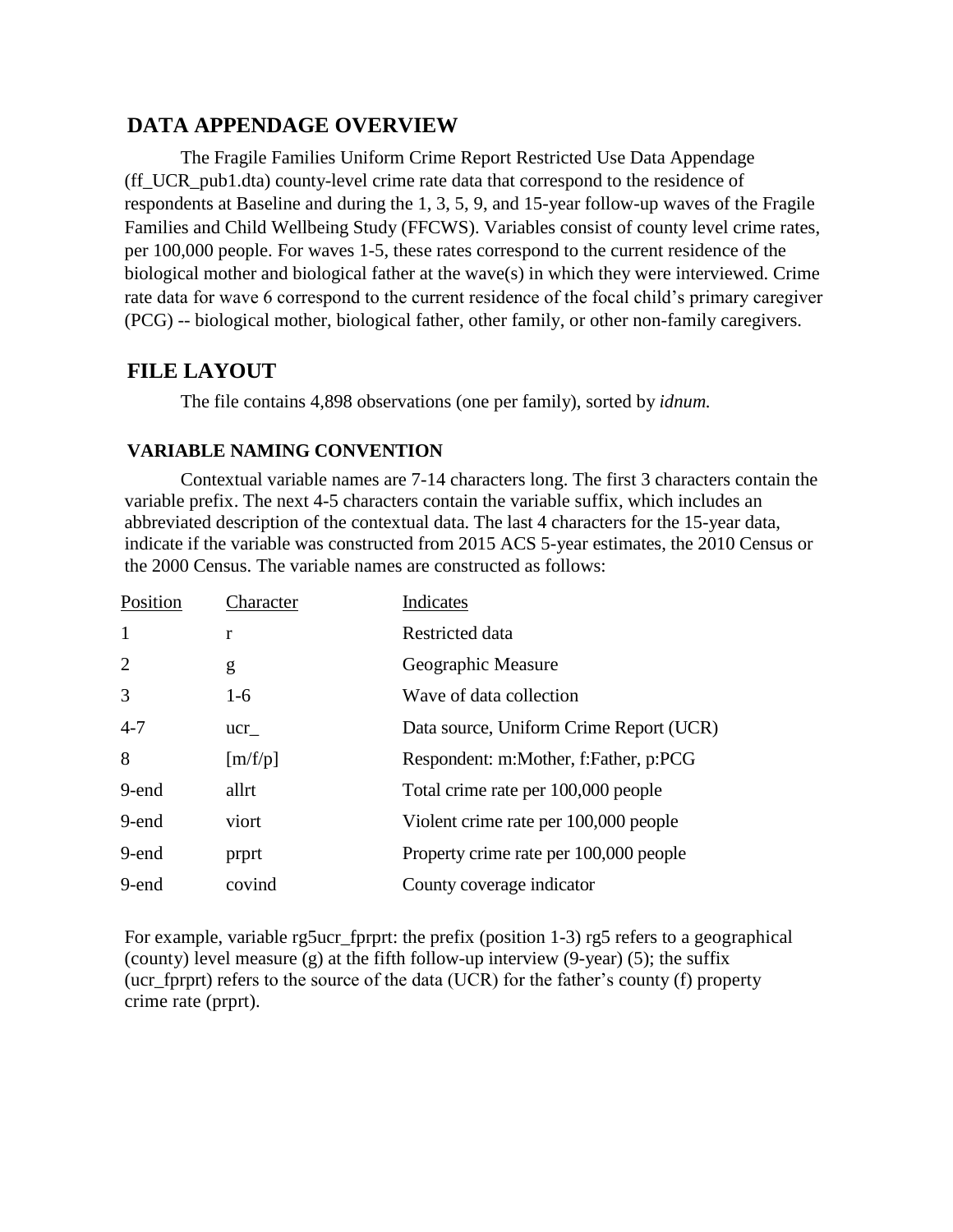# **ABOUT UNIFORM CRIME REPORT**

Crime rate data in waves 1-6 included in the current data appendage was obtained from the National Archive of Criminal Justice Data (NACJD). Data was downloaded from ICPSR here: [https://www.icpsr.umich.edu/icpsrweb/NACJD/series/57?q=](https://www.icpsr.umich.edu/icpsrweb/NACJD/series/57?q)

The following section comes from the ICPSR website here: <https://www.icpsr.umich.edu/icpsrweb/content/NACJD/about.html>

#### **About NACJD**

Established in 1978, the National Archive of Criminal Justice Data (NACJD) archives and disseminates data on crime and justice for secondary analysis. The archive contains data from over 2,700 curated studies or statistical data series. NACJD is home to several large-scale and well known datasets, including the National Crime Victimization Survey (NCVS), the FBI's Uniform Crime Reports (UCR), the FBI's National Incident-Based Reporting System (NIBRS), and the Project on Human Development in Chicago Neighborhoods (PHDCN).

The following sections come from the ICPSR website here: [https://www.icpsr.umich.edu/icpsrweb/content/NACJD/guides/ucr.html#desc\\_cl](https://www.icpsr.umich.edu/icpsrweb/content/NACJD/guides/ucr.html#desc_cl)

#### **About the FBI's Uniform Crime Reporting Program**

Uniform Crime Reports (UCR) serve as periodic nationwide assessments of reported crimes not available elsewhere in the criminal justice system. By 1985, there were approximately 17,000 law enforcement agencies contributing reports either directly or through their state reporting programs. By 1998, the number of agencies was over 18,500. More information about the development of the UCR Program can be found on the [FBI website.](http://www.fbi.gov/)

#### **County-Level UCR Data**

The **county-level** Uniform Crime Reporting files contain only arrests and crimes reported data and are distributed annually.

#### **Study Design**

County-level UCR files are *created by NACJD* based on agency records in a file obtained from the FBI that also provides aggregated county totals. NACJD imputes missing data and then aggregates the data to the county-level. Specific information about the imputation algorithm can be found in the codebooks for each year of the county-level files.

IMPUTATION PROCEDURES USED FOR 1994 UCR COUNTY-LEVEL FILES AND ONWARD: The data for any ORI reporting 12 months were used for county aggregation as submitted. Data for an ORI reporting 3 to 11 months were increased by a weight of [12/months reported]. For ORIs reporting 0 to 2 months, data for these ORIs were set to zero and then data were estimated using rates calculated from ORIs reporting 12 months of data located in the ORIs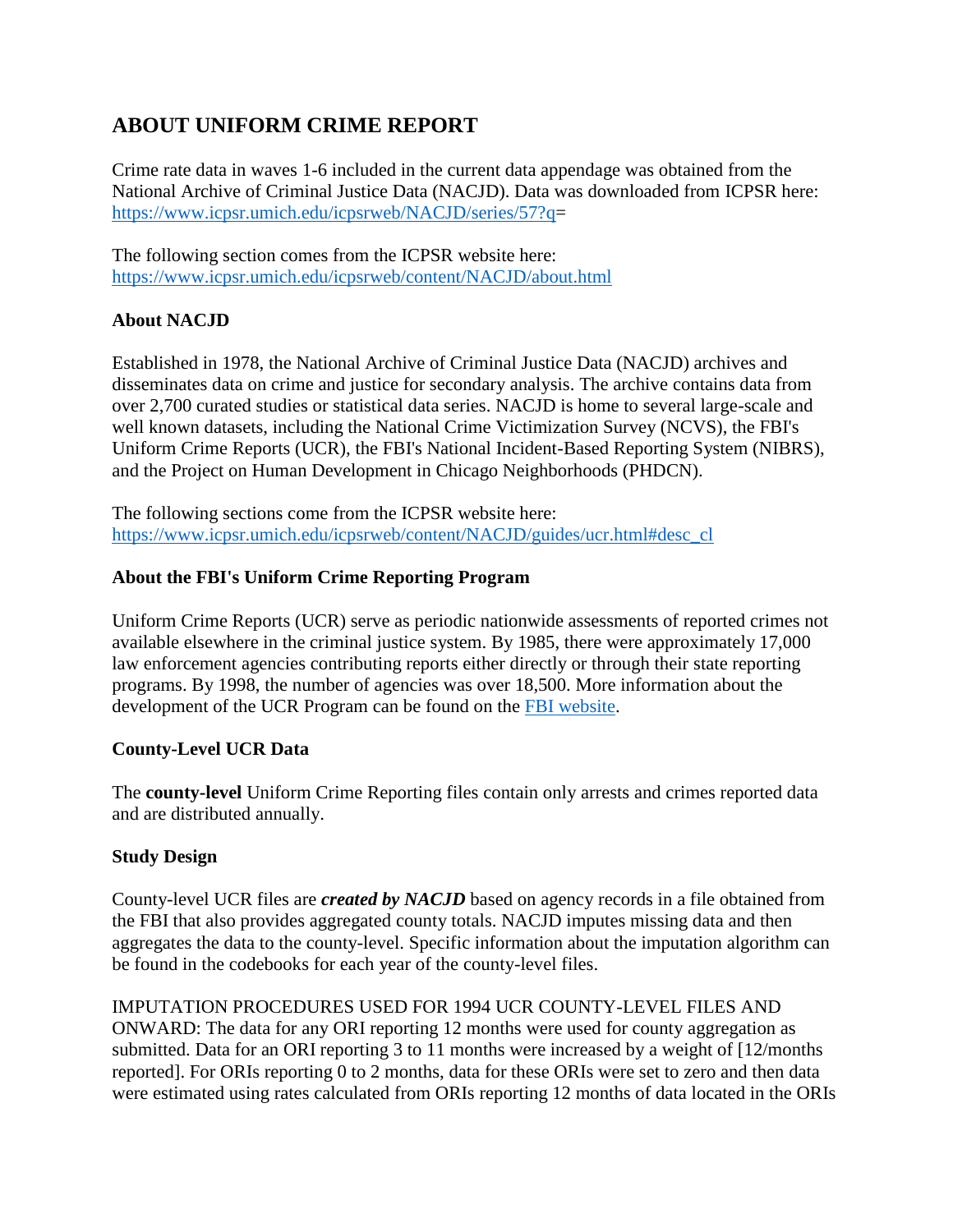geographic stratum based on UCR Population Groups within their state. UCR Population Groups are defined as follows:

Population Group

- 1. Cities 250,000 and over
- 2. Cities 100,000 249,999
- 3. Cities 50,000 99,999
- 4. Cities 25,000 49,999
- 5. Cities 10,000 24,999
- 6. Cities 2,500 9,999
- 7. Cities under 2,500
- 8. Non-MSA counties and non-MSA State Police
- 9. MSA counties and MSA State Police

COVERAGE INDICATOR: For releases of UCR county-level files before 1994, data from jurisdictions reporting less than 6 months of data were not included in county totals in an effort to ensure cross-sectional data comparability and quality. With the new procedures to adjust for incomplete reporting, data will be provided for each active ORI that reports less than 12 months of data, whether through weighting of partial year data or substitution of a value based on population group and state. Instead of exercising an a priori judgment that 6 months of data is the minimum threshold for acceptable data quality, a new Coverage Indicator variable has been created that will allow users to set their own threshold for acceptable data quality and to include or exclude data based on the standards they set themselves. The Coverage Indicator variable represents the proportion of county data that is not imputed for a given year. The indicator ranges from 100, indicating that all ORIs in the county reported for 12 months in the year, to 0, indicating that all data in the county are based on estimates (as described above), not reported data. The Coverage Indicator is calculated as follows:

 $CI<sub>x</sub> = (1-(sum((ORI<sub>i</sub> pop/county pop)((12-months reported/12))))*100$ 

where

 $CI = Coverage Indicator$  $x =$  county  $i = ORI$  within county

Some ORIs do not have a population associated with their jurisdiction. These ORIs report for jurisdictions such as national parks, colleges and universities, toll bridges and tunnels, and most state police departments. As the coverage indicator is based on months of reporting and the population of each agency, this variable will not show estimation that did occur for statewide ORIs and for ORIs as listed above that do not have a population but reported 3 to 11 months of data. Conversely, the coverage indicator will indicate that estimation has occurred for ORIs with a population that reported 3 to 11 months of data even if the ORIs actually reported no crimes or arrests. Similarly, the coverage indicator will indicate that estimation had occurred for ORIs with a population that reported 0 to 2 months of data, even though no rate was calculated to estimate data because of the lack of ORIs in the agency's geographic stratum reporting 12 months of data. Finally, since data for ORIs that reported 0 to 2 months of information are set to zero, users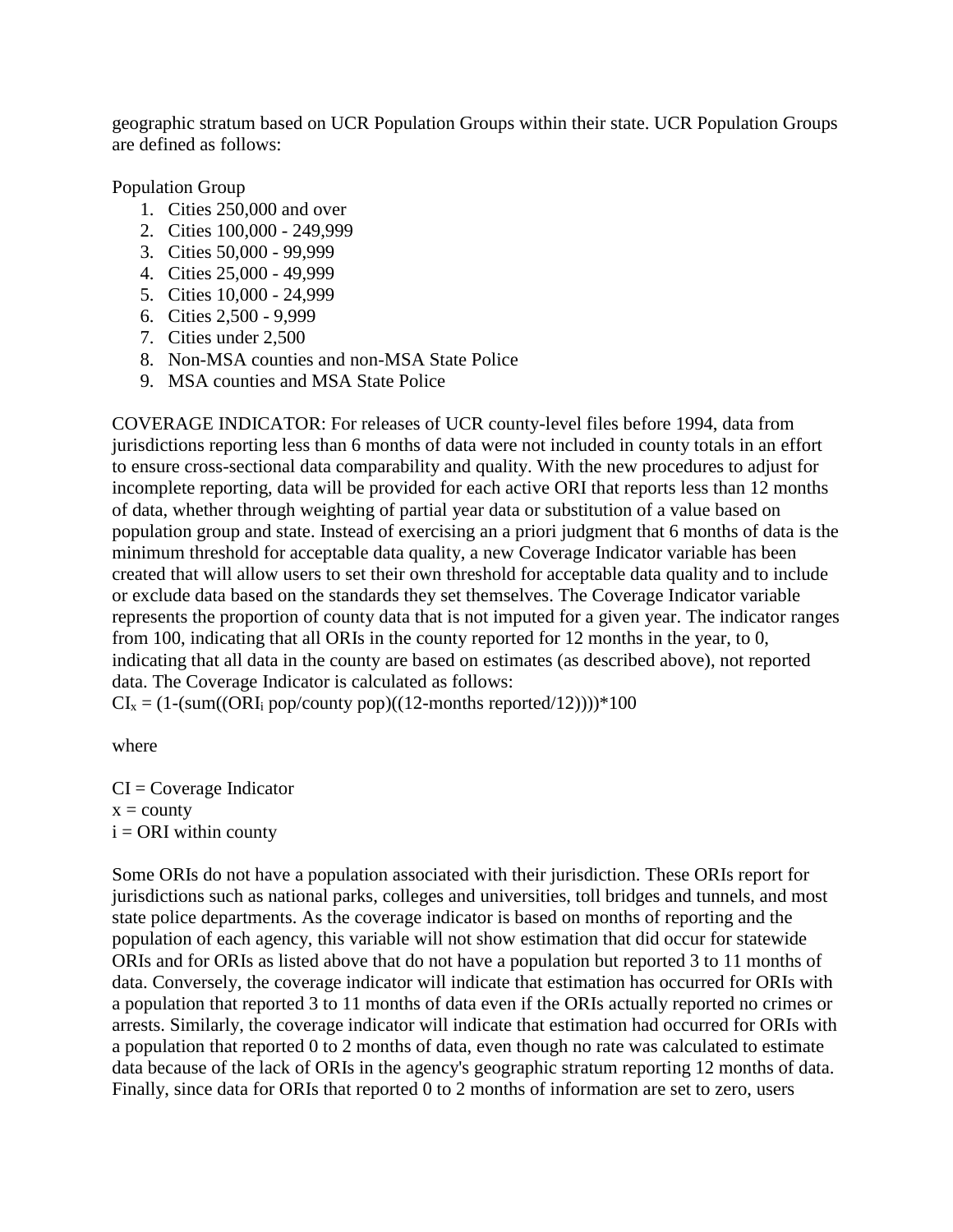should be aware that no estimation of data was possible for ORIs without a population that reported 0 to 2 months of data.

It should be emphasized that, while UCR staff were consulted in developing the new adjustment procedures, these UCR county-level files are not official FBI UCR releases and are being provided for research purposes. Users with questions regarding these UCR county-level data files can contact the National Archive of Criminal Justice Data at the ICPSR.

ADDITIONAL NOTES: In the UCR county-level arrest files, the population and data for jurisdictions located in multiple counties are provided only in the county containing the largest population component of the jurisdiction. Counties containing smaller population components of multiple-county jurisdictions will contain no population or arrest data for these jurisdictions. Data in counties affected by one or more multiple-county jurisdictions are indicated by a multicounty jurisdiction flag variable. In the county-level crimes reported files, the population and crime data for jurisdictions located in multiple counties are provided by the UCR porportioned to each county (maximum of three) in which the jurisdiction is located.

Cities designated by the Census Bureau as independent cities are reported separately and have their own "county" codes. Some jurisdictions, such as state parks and some state police, provide data only on a statewide basis. In these cases, data are allocated to counties proportionate to their share of the total state population. State Police data for Vermont that were not reported within a county and the State Police data for Alaska are not allocated to the counties. These two State Police records are identified by the county code 999.

The original data from the FBI contains one record for New York City. Data from New York City are allocated into New York City's five counties on the basis of the proportion of the population in each county. For example, the population for Queens county is divided by the total population of New York City and the resulting proportion is multiplied with data from each of New York City's arrest and offense categories to apportion data to Queens county.

## **DATA CLEANING**

#### **Reshaping the UCR Data**

The source data files were organized by FIPS state and county codes, containing counts for each county of the following types of crimes: murders, rapes, robberies, aggravated assaults, burglaries, larcenies, motor vehicle thefts, and arsons. The file also contained a coverage indicator for the each county. The raw data files for the years 1998-2014 and 2016 were merged together and crime rates were generated, for each year, as follows:

**Total crime rate**: the sum of the counts for each crime listed above, divided by the county population.

**Violent crime rate**: the sum of the counts of murder, rape, robbery, and aggravated assault, divided by the county population.

**Property crime rate**: the sum of the counts of burglary, larceny, motor vehicle theft, and arson, divided by the county population.

This resulted in an intermediate file with 73 variables: a county code along with the county crime rates and coverage indicators for each year listed above.